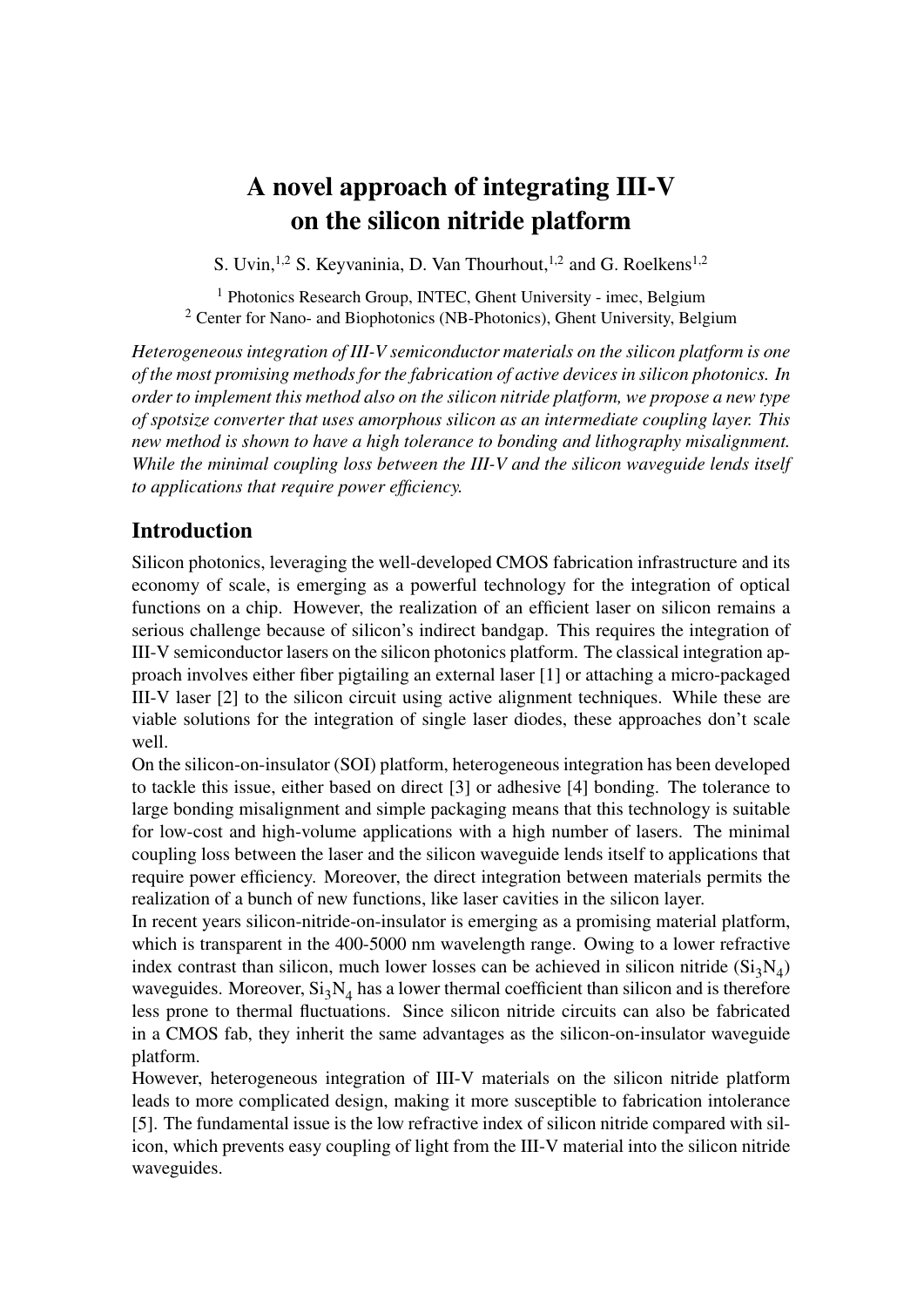

Figure 1: Two spotsize converter designs to couple light from the III-V into the silicon nitride waveguide: (a-b-c) shallowly etched taper, (d-e-f) fully etched taper. (red: III-V, grey: BCB, orange: amorphous silicon, blue: silicon nitride, yellow: silicon oxide)

In this paper we present a new coupling approach from III-V to silicon nitride, based on a spotsize converter that uses amorphous silicon as an intermediate coupling layer. Since the proposed method can be done completely in silicon, we can leverage from the supreme fabrication technology inherent to silicon. According to simulations, this new technique can get to the standard of state-of-the-art III-V to silicon spotsize converters.

## Two taper designs

We will look at two different spotsize converter designs, depicted in figure 1. Because the refractive index of  $Si<sub>3</sub>N<sub>4</sub>$  is too low, we cannot achieve phase matching between the silicon nitride waveguide and the III-V mode, so no light will couple from the III-V to the silicon nitride. In order to solve this problem, we will first couple from the III-V to an intermediate amorphous silicon (aSi) layer and only then the light will be coupled to the silicon nitride waveguide.

To make the III-V–aSi spotsize converter, first a taper is etched in the middle of a broad silicon nitride waveguide. This happens in the same etch step as the silicon nitride waveguide definition and is therefore self-aligned. In the first design, only part of the silicon nitride is etched as is shown in figure 1a. In the second design, the silicon nitride is fully etched as shown in 1d.

Next the chip is covered with aSi. The taper etched in the silicon nitride waveguide is now filled with amorphous silicon. Furthermore, the aSi is patterned in order to couple the light from the aSi to the  $Si<sub>3</sub>N<sub>4</sub>$ . The amorphous silicon needs to be thick enough to allow for easy coupling between the III-V and the silicon. This means that the aSi layer on top of the silicon nitride waveguide will be thicker for the case of the shallowly etched taper (figure 1b) than for the fully etched taper (figure 1e).

To couple the light in the  $Si_3N_4$  waveguide, two approaches are considered. When the taper is fully etched, only a thin layer of aSi is present on top of the  $Si<sub>3</sub>N<sub>4</sub>$  waveguide. First, a taper with a broad taper tip is used to couple the light completely in the etched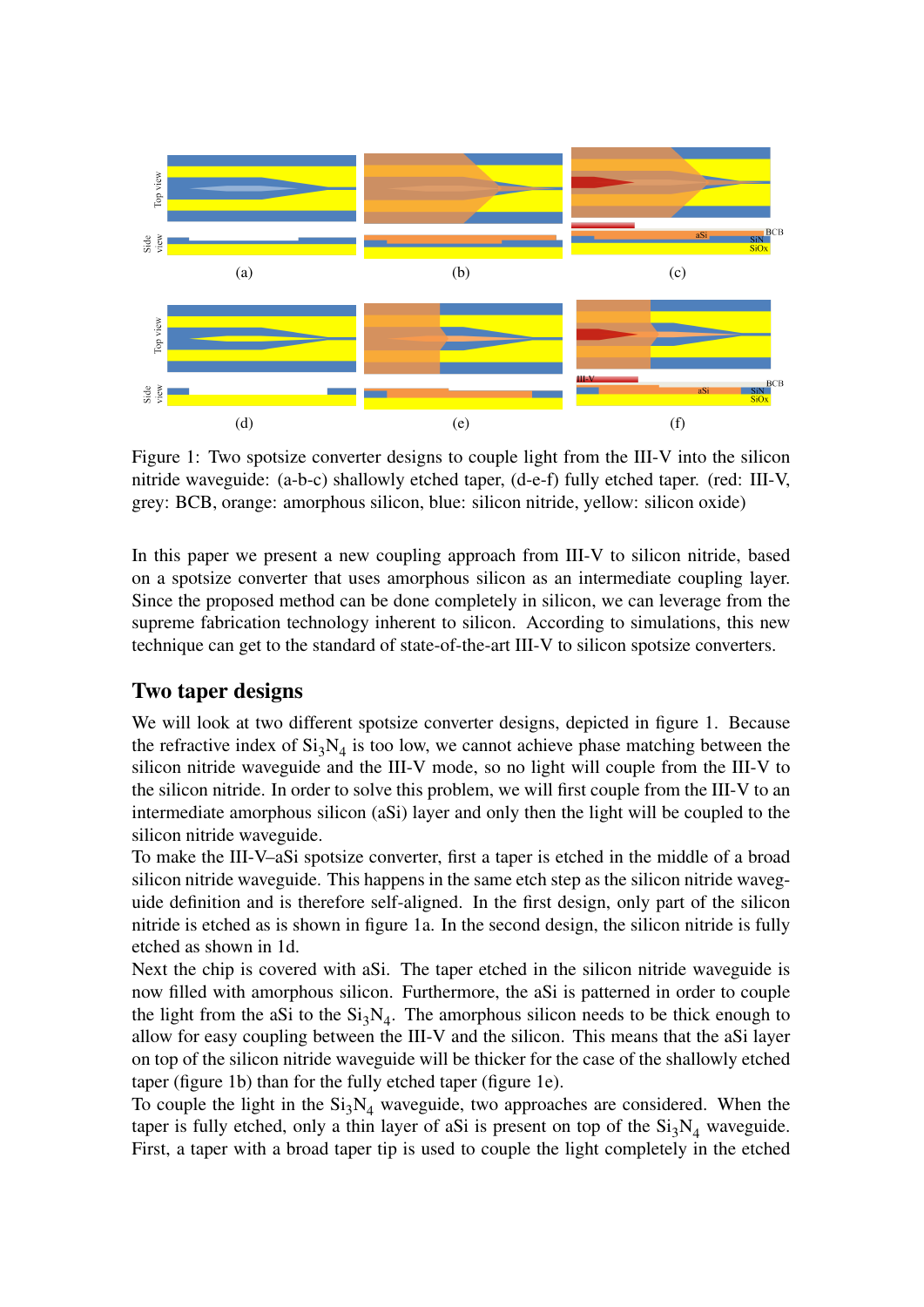taper. Next, the etched taper couples to the silicon nitride waveguide, as illustrated in figure 1e. On the other hand, in figure 1b the light will first couple from the etched taper into the aSi waveguide on top of the silicon nitride. Subsequently, the aSi waveguide will taper down to couple the light in the  $Si<sub>3</sub>N<sub>4</sub>$  waveguide. Because all this can be done before bonding, no complex post-processing is necessary.

Finally, the active material is bonded onto the silicon nitride chip and an adiabatic taper is formed in the same way as on the SOI platform [4]. This means that no power exchange occurs between the fundamental waveguide mode and the higher order waveguide modes. This is shown in figures 1c and 1f.

### Simulation results

In order to evaluate the working of the two taper designs, simulations were carried out with FIMMWAVE, a commercial eigenmode solver (by Photon Design). We assumed a silicon nitride waveguide thickness of 300 nm and a shallow etch step of 150 nm. The simulation results shown here are all for a wavelength of 1550 nm, but we can see the same trends when using 1310 nm light.



Figure 2: Transmission from the III-V mode to the amorphous silicon as a function of total aSi thickness.

In figure 2 one can see that a minimal amorphous silicon thickness is needed for good coupling from the III-V mode into the silicon taper. We assumed a III-V taper tip width of 500 nm and a BCB thickness of 50 nm. For the simulations a layerstack similar as in [4] is used.

A narrow upper amorphous silicon taper tip is of key importance for good coupling between the aSi layer and the silicon nitride waveguide. Figure 3b shows this coupling as





(a) Coupling from the etched taper to the upper aSi waveguide as a function of etched taper tip for different upper-waveguide widths.

(b) Coupling from the aSi into the silicon nitride waveguide as a function of aSi taper tip for different  $Si<sub>3</sub>N<sub>4</sub>$  waveguide widths.

Figure 3: Simulation of the shallowly etched taper.